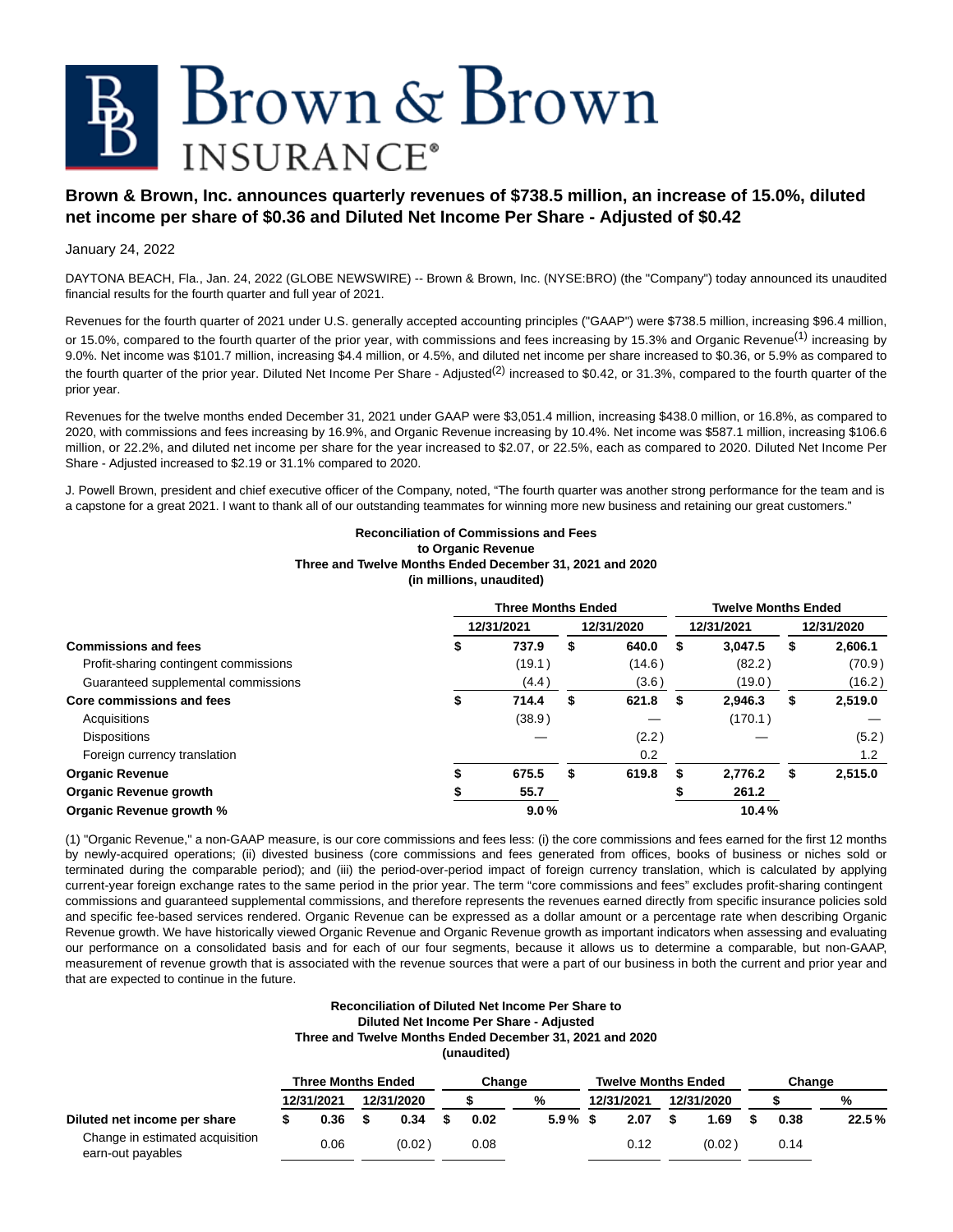| Diluted Net Income Per Share - |  |  |  | $\textbf{S}$ 0.42 \$ 0.32 \$ 0.10 31.3% \$ 2.19 \$ 1.67 \$ 0.52 31.1% |  |  |  |
|--------------------------------|--|--|--|-----------------------------------------------------------------------|--|--|--|
| Adjusted                       |  |  |  |                                                                       |  |  |  |

(2) "Diluted Net Income Per Share - Adjusted," a non-GAAP measure, is defined as diluted net income per share, excluding the change in estimated acquisition earn-out payables. We believe Diluted Net Income Per Share - Adjusted provides a meaningful representation of our operating performance and improves the comparability of our results between periods by excluding the impact of the change in estimated acquisition earn-out payables and certain other non-recurring or infrequently occurring items that have a high degree of variability from period-to-period and that we believe are not indicative of the Company's ongoing performance.

Income before income taxes for the fourth quarter of 2021 was \$140.8 million, an increase of \$9.9 million, or 7.6%, and Income Before Income Taxes Margin<sup>(3)</sup> decreased to 19.1% from 20.4% as compared to the fourth quarter of the prior year.

In order to provide a better understanding of our business, we evaluate  $EBITDAC^{(4)}$  performance. We view  $EBITDAC$  and  $EBITDAC$  Margin<sup>(5)</sup> as important indicators when assessing and evaluating our performance, as they present more comparable, but non-GAAP, measurements of our operating margins in a meaningful and consistent manner. EBITDAC for the fourth quarter of 2021 was \$215.7 million, an increase of \$41.8 million, or 24.0%, compared to the fourth quarter of the prior year. EBITDAC Margin increased to 29.2% in the fourth quarter of 2021, as compared to 27.1% in the fourth quarter of 2020.

Income before income taxes for twelve months ended December 31, 2021 was \$762.8 million, an increase of \$138.7 million, or 22.2%, compared the prior year. Income Before Income Taxes Margin increased to 25.0% from 23.9%, as compared to the prior year. EBITDAC for the twelve months ended December 31, 2021 was \$1,021.1 million, an increase of \$207.7 million, or 25.5% as compared to the 2020. EBITDAC Margin increased to 33.5% for the twelve months ended December 31, 2021, as compared to 31.1% in 2020.

## **Reconciliation of Income Before Income Taxes to EBITDAC and Income Before Income Taxes Margin to EBITDAC Margin Three and Twelve Months Ended December 31, 2021 and 2020 (in millions, unaudited)**

|                                                   | <b>Three Months Ended</b> |            |   | <b>Twelve Months Ended</b> |   |            |   |            |
|---------------------------------------------------|---------------------------|------------|---|----------------------------|---|------------|---|------------|
|                                                   |                           | 12/31/2021 |   | 12/31/2020                 |   | 12/31/2021 |   | 12/31/2020 |
| Income before income taxes                        | D                         | 140.8      | S | 130.9                      | 5 | 762.8      | S | 624.1      |
| Income Before Income Taxes Margin                 |                           | 19.1%      |   | 20.4%                      |   | 25.0%      |   | 23.9%      |
| Amortization                                      |                           | 31.0       |   | 28.3                       |   | 119.6      |   | 108.5      |
| Depreciation                                      |                           | 7.9        |   | 7.5                        |   | 33.3       |   | 26.3       |
| Interest                                          |                           | 16.2       |   | 16.7                       |   | 65.0       |   | 59.0       |
| Change in estimated acquisition earn-out payables |                           | 19.8       |   | (9.5)                      |   | 40.4       |   | (4.5)      |
| <b>EBITDAC</b>                                    |                           | 215.7      |   | 173.9                      |   | 1.021.1    |   | 813.4      |
| <b>EBITDAC Margin</b>                             |                           | 29.2%      |   | 27.1%                      |   | 33.5%      |   | 31.1%      |

(3) "Income Before Income Taxes Margin" is defined as income before income taxes divided by total revenues.

(4) "EBITDAC," a non-GAAP measure, is defined as income before interest, income taxes, depreciation, amortization and the change in estimated acquisition earn-out payables.

(5) "EBITDAC Margin," a non-GAAP measure, is defined as EBITDAC divided by total revenues.

## **Brown & Brown, Inc. Consolidated Statements of Income**

(in millions, except per share data; unaudited)

|                                                   |     | Three Months Ended December 31, |    |          |     |         | <b>Twelve Months Ended December 31,</b> |         |  |
|---------------------------------------------------|-----|---------------------------------|----|----------|-----|---------|-----------------------------------------|---------|--|
|                                                   |     | 2021                            |    | 2020     |     | 2021    |                                         | 2020    |  |
| <b>REVENUES</b>                                   |     |                                 |    |          |     |         |                                         |         |  |
| Commissions and fees                              | \$  | 737.9                           | \$ | 640.0 \$ |     | 3,047.5 | \$                                      | 2,606.1 |  |
| Investment income                                 |     | 0.2                             |    | 1.0      |     | 1.1     |                                         | 2.8     |  |
| Other                                             |     | 0.4                             |    | 1.1      |     | 2.8     |                                         | 4.5     |  |
| Total revenues                                    |     | 738.5                           |    | 642.1    |     | 3,051.4 |                                         | 2,613.4 |  |
| <b>EXPENSES</b>                                   |     |                                 |    |          |     |         |                                         |         |  |
| Employee compensation and benefits                |     | 416.8                           |    | 377.4    |     | 1,636.9 |                                         | 1,436.4 |  |
| Other operating expenses                          |     | 111.3                           |    | 91.9     |     | 403.0   |                                         | 366.0   |  |
| (Gain)/loss on disposal                           |     | (5.3)                           |    | (1.1)    |     | (9.6)   |                                         | (2.4)   |  |
| Amortization                                      |     | 31.0                            |    | 28.3     |     | 119.6   |                                         | 108.5   |  |
| Depreciation                                      |     | 7.9                             |    | 7.5      |     | 33.3    |                                         | 26.3    |  |
| Interest                                          |     | 16.2                            |    | 16.7     |     | 65.0    |                                         | 59.0    |  |
| Change in estimated acquisition earn-out payables |     | 19.8                            |    | (9.5)    |     | 40.4    |                                         | (4.5)   |  |
| Total expenses                                    |     | 597.7                           |    | 511.2    |     | 2,288.6 |                                         | 1,989.3 |  |
| Income before income taxes                        |     | 140.8                           |    | 130.9    |     | 762.8   |                                         | 624.1   |  |
| Income taxes                                      |     | 39.1                            |    | 33.6     |     | 175.7   |                                         | 143.6   |  |
| Net income                                        | \$. | 101.7                           | \$ | 97.3     | \$. | 587.1   | \$                                      | 480.5   |  |
| Net income per share:                             |     |                                 |    |          |     |         |                                         |         |  |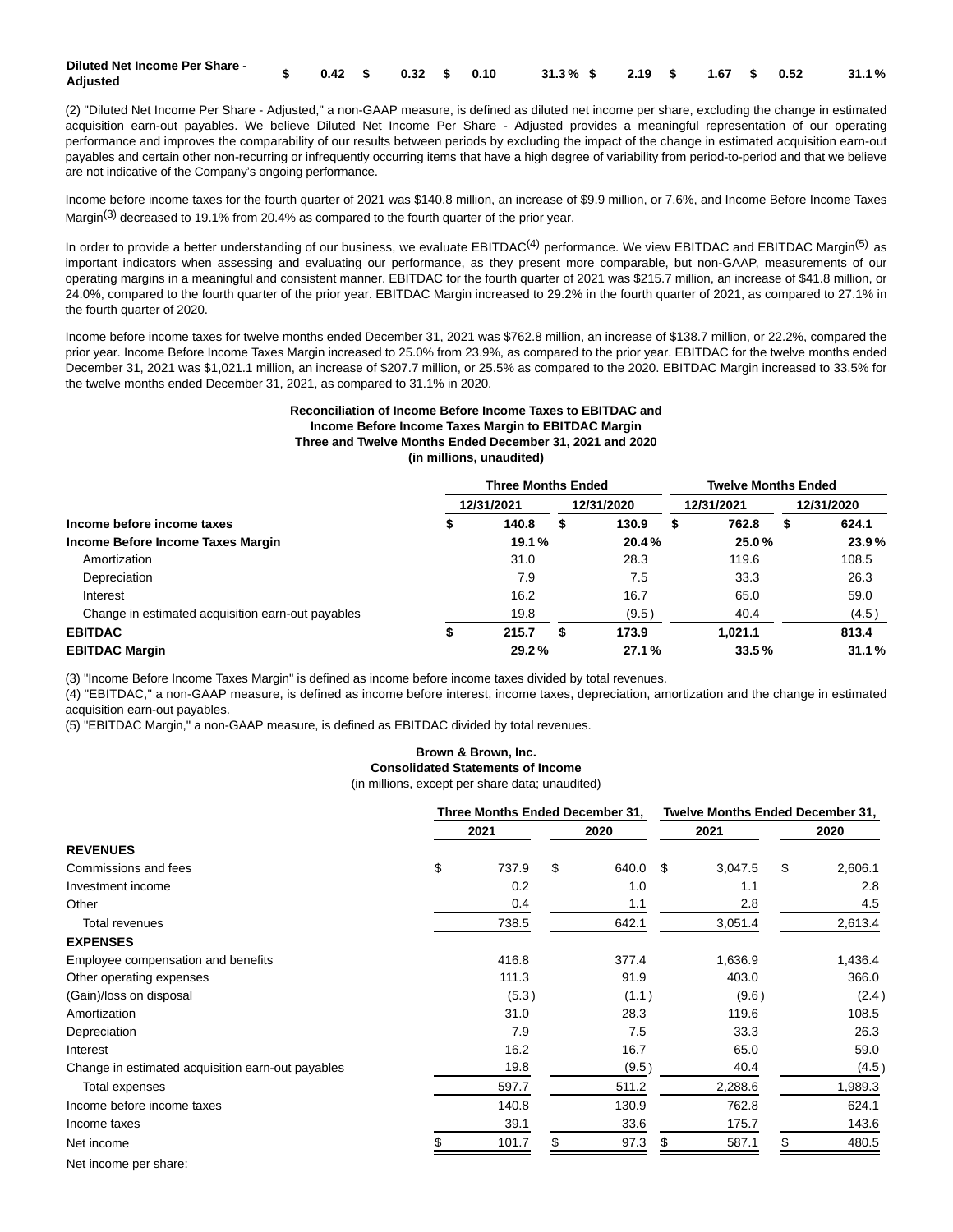| Basic                                                         | 0.36    | 0.34    | 2.08    | 1.70    |
|---------------------------------------------------------------|---------|---------|---------|---------|
| <b>Diluted</b>                                                | 0.36    | 0.34    | 2.07    | 1.69    |
| Weighted average number of shares outstanding - in thousands: |         |         |         |         |
| Basic                                                         | 276.571 | 275.914 | 276.024 | 274,334 |
| <b>Diluted</b>                                                | 278.128 | 277.398 | 277.414 | 275,867 |
| Dividends declared per share                                  | 0.103   | 0.093   | 0.380   | 0.348   |

## **Brown & Brown, Inc. Consolidated Balance Sheets**

(in millions, except per share data, unaudited)

|                                                                                                                                                                                                                | December 31,<br>2021 | December 31,<br>2020 |         |  |
|----------------------------------------------------------------------------------------------------------------------------------------------------------------------------------------------------------------|----------------------|----------------------|---------|--|
| <b>ASSETS</b>                                                                                                                                                                                                  |                      |                      |         |  |
| Current assets:                                                                                                                                                                                                |                      |                      |         |  |
| Cash and cash equivalents                                                                                                                                                                                      | \$<br>887.1          | \$                   | 817.4   |  |
| Restricted cash                                                                                                                                                                                                | 583.2                |                      | 454.5   |  |
| Short-term investments                                                                                                                                                                                         | 12.9                 |                      | 18.3    |  |
| Premiums, commissions and fees receivable                                                                                                                                                                      | 1,216.2              |                      | 1,099.2 |  |
| Reinsurance recoverable                                                                                                                                                                                        | 63.1                 |                      | 43.5    |  |
| Prepaid reinsurance premiums                                                                                                                                                                                   | 392.2                |                      | 377.6   |  |
| Other current assets                                                                                                                                                                                           | 175.6                |                      | 147.7   |  |
| <b>Total current assets</b>                                                                                                                                                                                    | 3,330.3              |                      | 2,958.2 |  |
| Fixed assets, net                                                                                                                                                                                              | 212.0                |                      | 201.1   |  |
| Operating lease assets                                                                                                                                                                                         | 197.0                |                      | 187.0   |  |
| Goodwill                                                                                                                                                                                                       | 4,736.8              |                      | 4,395.9 |  |
| Amortizable intangible assets, net                                                                                                                                                                             | 1,081.5              |                      | 1,049.7 |  |
| Investments                                                                                                                                                                                                    | 31.0                 |                      | 25.0    |  |
| Other assets                                                                                                                                                                                                   | 206.8                |                      | 149.6   |  |
| <b>Total assets</b>                                                                                                                                                                                            | \$<br>9,795.4        | \$                   | 8,966.5 |  |
| <b>LIABILITIES AND SHAREHOLDERS' EQUITY</b>                                                                                                                                                                    |                      |                      |         |  |
| Current liabilities:                                                                                                                                                                                           |                      |                      |         |  |
| Premiums payable to insurance companies                                                                                                                                                                        | \$<br>1,384.6        | \$                   | 1,198.5 |  |
| Losses and loss adjustment reserve                                                                                                                                                                             | 63.1                 |                      | 43.5    |  |
| Unearned premiums                                                                                                                                                                                              | 392.2                |                      | 377.6   |  |
| Premium deposits and credits due customers                                                                                                                                                                     | 122.4                |                      | 102.5   |  |
| Accounts payable                                                                                                                                                                                               | 206.4                |                      | 190.5   |  |
| Accrued expenses and other liabilities                                                                                                                                                                         | 456.2                |                      | 371.8   |  |
| Current portion of long-term debt                                                                                                                                                                              | 42.5                 |                      | 70.0    |  |
| <b>Total current liabilities</b>                                                                                                                                                                               | 2,667.4              |                      | 2,354.4 |  |
| Long-term debt                                                                                                                                                                                                 | 1,980.4              |                      | 2,025.9 |  |
| Operating lease liabilities                                                                                                                                                                                    | 180.0                |                      | 172.9   |  |
| Deferred income taxes, net                                                                                                                                                                                     | 386.8                |                      | 344.2   |  |
| Other liabilities                                                                                                                                                                                              | 383.9                |                      | 314.9   |  |
| Shareholders' equity:                                                                                                                                                                                          |                      |                      |         |  |
| Common stock, par value \$0.10 per share; authorized 560,000 shares; issued 300,993<br>shares and outstanding 282,496 at 2021, issued 299,689 shares and outstanding 283,004<br>shares at 2020 - in thousands. | 30.1                 |                      | 30.0    |  |
| Additional paid-in capital                                                                                                                                                                                     | 849.4                |                      | 794.9   |  |
| Treasury stock, at cost 18,497 shares at 2021, 16,685 at 2020, respectively - in thousands.                                                                                                                    | (673.9)              |                      | (591.3) |  |
| Accumulated other comprehensive loss                                                                                                                                                                           | (9.4)                |                      |         |  |
| Retained earnings                                                                                                                                                                                              | 4,000.7              |                      | 3,520.6 |  |
| Total shareholders' equity                                                                                                                                                                                     | 4,196.9              |                      | 3,754.2 |  |
| Total liabilities and shareholders' equity                                                                                                                                                                     | \$<br>9,795.4        | \$                   | 8,966.5 |  |

## **Brown & Brown, Inc. Consolidated Statements of Cash Flows** (in millions, unaudited)

| <b>Twelve Months Ended December 31.</b> |              |
|-----------------------------------------|--------------|
| יממ<br>ZUZ 1                            | חהחה<br>ZUZU |
|                                         |              |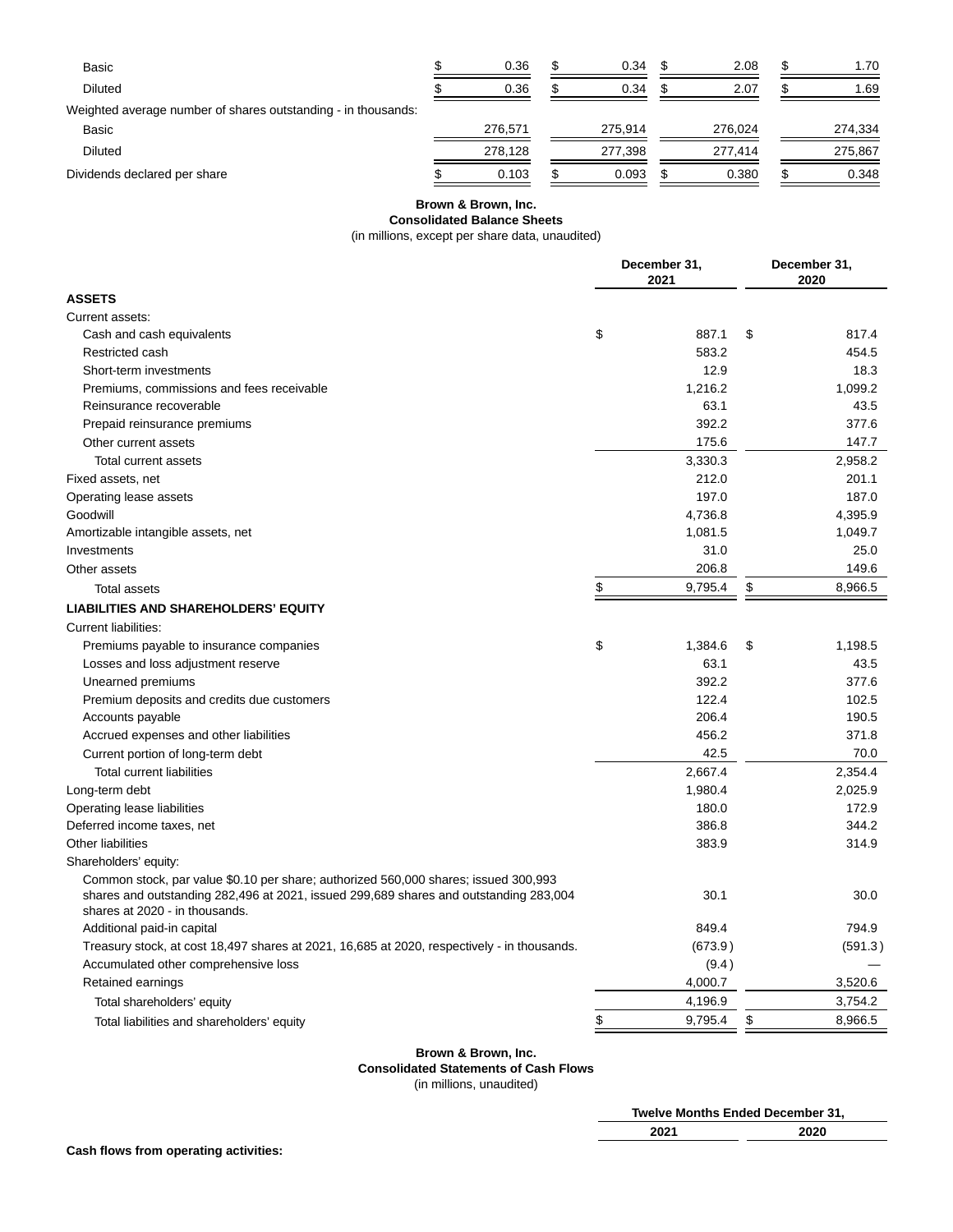| Adjustments to reconcile net income to net cash provided by operating activities:<br>Amortization<br>Depreciation<br>Non-cash stock-based compensation<br>Change in estimated acquisition earn-out payables<br>Deferred income taxes<br>Amortization of debt discount and disposal of deferred financing costs | 119.6<br>33.3<br>61.0<br>40.4<br>33.6 | 108.5<br>26.3<br>59.7 |
|----------------------------------------------------------------------------------------------------------------------------------------------------------------------------------------------------------------------------------------------------------------------------------------------------------------|---------------------------------------|-----------------------|
|                                                                                                                                                                                                                                                                                                                |                                       |                       |
|                                                                                                                                                                                                                                                                                                                |                                       |                       |
|                                                                                                                                                                                                                                                                                                                |                                       |                       |
|                                                                                                                                                                                                                                                                                                                |                                       |                       |
|                                                                                                                                                                                                                                                                                                                |                                       | (4.5)                 |
|                                                                                                                                                                                                                                                                                                                |                                       | 15.9                  |
|                                                                                                                                                                                                                                                                                                                | 3.0                                   | 2.3                   |
| Net (gain)/loss on sales/disposals of investments, fixed assets and customer accounts                                                                                                                                                                                                                          | (7.1)                                 | (0.8)                 |
| Payments on acquisition earn-outs in excess of original estimated payables                                                                                                                                                                                                                                     | (21.1)                                | (4.5)                 |
| Effect of changes in foreign exchange rate                                                                                                                                                                                                                                                                     | 0.5                                   |                       |
| Changes in operating assets and liabilities, net of effect from acquisitions and divestitures:                                                                                                                                                                                                                 |                                       |                       |
| Premiums, commissions and fees receivable (increase)/decrease                                                                                                                                                                                                                                                  | (72.8)                                | (135.4)               |
| Reinsurance recoverables (increase)/decrease                                                                                                                                                                                                                                                                   | (19.6)                                | 15.0                  |
| Prepaid reinsurance premiums (increase)/decrease                                                                                                                                                                                                                                                               | (14.6)                                | (11.6)                |
| Other assets (increase)/decrease                                                                                                                                                                                                                                                                               | (53.7)                                | (42.7)                |
| Premiums payable to insurance companies increase/(decrease)                                                                                                                                                                                                                                                    | 128.0                                 | 158.8                 |
| Premium deposits and credits due customers increase/(decrease)                                                                                                                                                                                                                                                 | 19.6                                  | (12.9)                |
| Losses and loss adjustment reserve increase/(decrease)                                                                                                                                                                                                                                                         | 19.6                                  | (15.0)                |
| Unearned premiums increase/(decrease)                                                                                                                                                                                                                                                                          | 14.6                                  | 11.6                  |
| Accounts payable increase/(decrease)                                                                                                                                                                                                                                                                           | 56.9                                  | 107.8                 |
| Accrued expenses and other liabilities increase/(decrease)                                                                                                                                                                                                                                                     | 66.8                                  | 34.7                  |
| Other liabilities increase/(decrease)                                                                                                                                                                                                                                                                          | (47.1)                                | (72.1)                |
| Net cash provided by operating activities                                                                                                                                                                                                                                                                      | 948.0                                 | 721.6                 |
| Cash flows from investing activities:                                                                                                                                                                                                                                                                          |                                       |                       |
| Additions to fixed assets                                                                                                                                                                                                                                                                                      | (45.0)                                | (70.7)                |
| Payments for businesses acquired, net of cash acquired                                                                                                                                                                                                                                                         | (366.8)                               | (694.8)               |
| Proceeds from sales of fixed assets and customer accounts                                                                                                                                                                                                                                                      | 15.3                                  | 9.6                   |
| Additions and collection of notes receivables; net                                                                                                                                                                                                                                                             | 1.4                                   |                       |
| Purchases of investments                                                                                                                                                                                                                                                                                       | (12.4)                                | (14.2)                |
| Proceeds from sales of investments                                                                                                                                                                                                                                                                             | 10.8                                  | 11.0                  |
| Net cash used in investing activities                                                                                                                                                                                                                                                                          | (396.7)                               | (759.1)               |
| Cash flows from financing activities:                                                                                                                                                                                                                                                                          |                                       |                       |
| Payments on acquisition earn-outs                                                                                                                                                                                                                                                                              | (68.0)                                | (25.0)                |
| Proceeds from long-term debt                                                                                                                                                                                                                                                                                   |                                       | 700.0                 |
| Payments on long-term debt                                                                                                                                                                                                                                                                                     | (73.1)                                | (55.0)                |
| Deferred debt issuance costs                                                                                                                                                                                                                                                                                   | (2.6)                                 | (6.7)                 |
| Borrowings on revolving credit facilities                                                                                                                                                                                                                                                                      |                                       | 250.0                 |
| Payments on revolving credit facilities                                                                                                                                                                                                                                                                        |                                       | (350.0)               |
| Issuances of common stock for employee stock benefit plans                                                                                                                                                                                                                                                     | 34.0                                  | 30.1                  |
| Repurchase shares to fund tax withholdings for non-cash stock-based compensation                                                                                                                                                                                                                               | (49.8)                                | (41.3)                |
| Purchase of treasury stock                                                                                                                                                                                                                                                                                     | (82.6)                                | (55.1)                |
| Cash dividends paid                                                                                                                                                                                                                                                                                            | (107.2)                               | (100.6)               |
| Net cash (used in)/provided by financing activities                                                                                                                                                                                                                                                            | (349.3)                               | 346.4                 |
| Effect of foreign exchange rate changes in cash and cash equivalents inclusive of restricted<br>cash                                                                                                                                                                                                           | (3.6)                                 |                       |
| Net increase in cash and cash equivalents inclusive of restricted cash                                                                                                                                                                                                                                         | 198.4                                 | 308.9                 |
| Cash and cash equivalents inclusive of restricted cash at beginning of period                                                                                                                                                                                                                                  | 1,271.9                               | 963.0                 |
| Cash and cash equivalents inclusive of restricted cash at end of period                                                                                                                                                                                                                                        | \$<br>1,470.3                         | \$<br>1,271.9         |

## **Conference call, webcast and slide presentation**

A conference call to discuss the results of the fourth quarter and full year of 2021 will be held on Tuesday, January 25, 2022 at 8:00 AM (EST). The Company may refer to a slide presentation during its conference call. You can access the webcast and the slides from the "Investor Relations" section of the Company's website at [www.bbinsurance.com.](https://www.globenewswire.com/Tracker?data=wPm8Y_5juLony37NGhUpa7LHDjijmMsAInfNc392lloleLQ5NW-G20GJJ5MtT-FtLnx4iVHvTKauNl521mif7Qo8xLyXLurFcyYol2itnuk=)

## **About Brown & Brown**

Brown & Brown, Inc. (NYSE: BRO) is a leading insurance brokerage firm, delivering risk management solutions to individuals and businesses since 1939. With over 11,000 teammates in more than 300 locations across the U.S. and select global markets, we are committed to providing innovative strategies to help protect what our customers value most. For more information, please visi[t www.bbinsurance.com.](https://www.globenewswire.com/Tracker?data=wPm8Y_5juLony37NGhUpa8DdjLu-M7dOQFGxKMRLbPZgF7E8M7GOJWzXDHuZuffe90LRMQOhqG5wMPwAl18IIt1kTpEoMTRuKV8_tVCa_6M=)

#### **Forward-looking statements**

This press release may contain certain statements relating to future results which are "forward-looking statements" within the meaning of Section 27A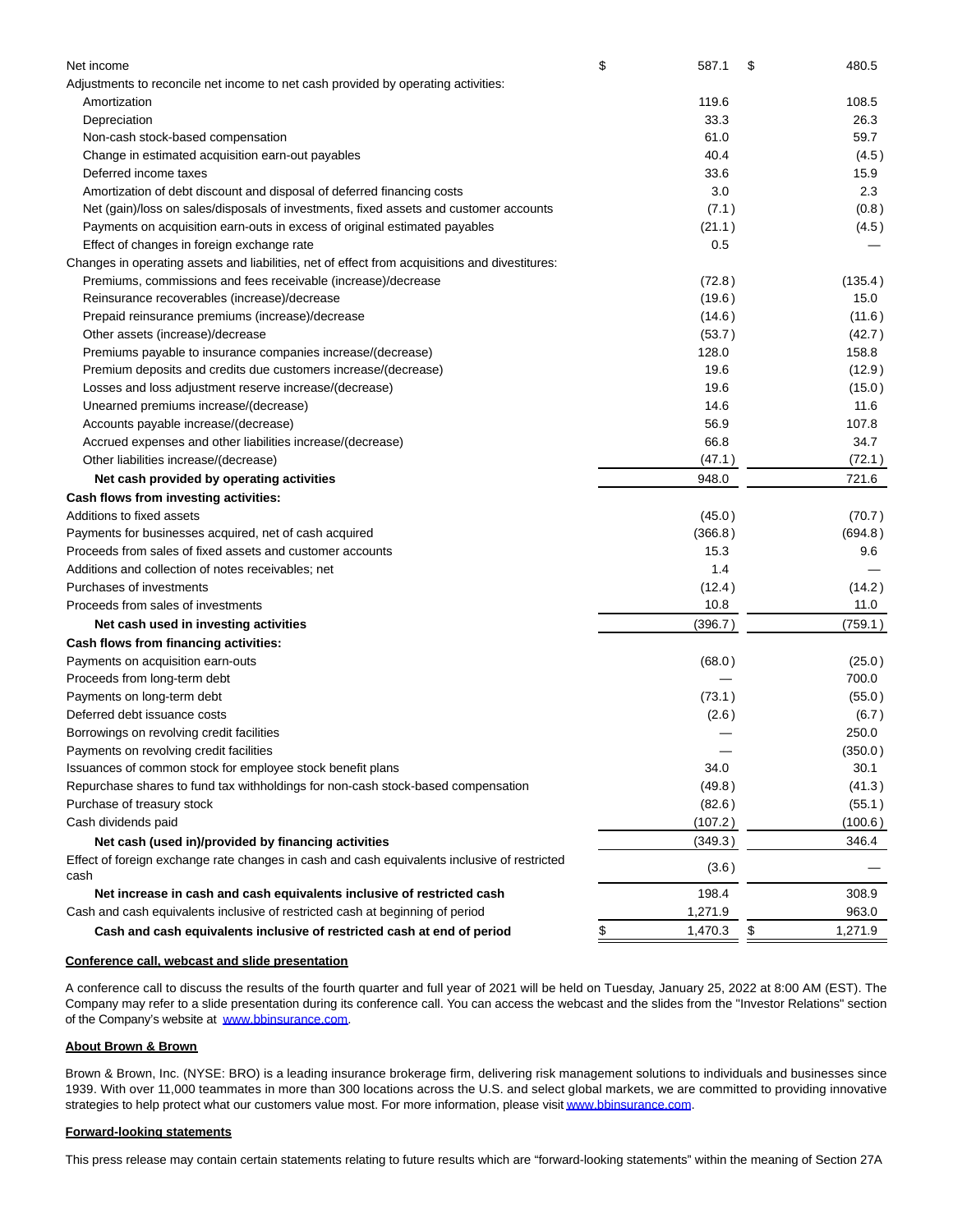of the Securities Act of 1933 and Section 21E of the Securities Exchange Act of 1934, which are intended to be covered by the safe harbors created by those laws. These forward-looking statements include those relating to the Company's anticipated financial results for the fourth quarter and full year of 2021 and the potential effects of the COVID-19 pandemic ("COVID-19") on the Company's business, operations, financial performance and prospects. These statements are not historical facts, but instead represent only the Company's current belief regarding future events, many of which, by their nature, are inherently uncertain and outside of the Company's control. It is possible that the Company's actual results, financial condition and achievements may differ, possibly materially, from the anticipated results, financial condition and achievements contemplated by these forward-looking statements. Also, when we use words such as 'anticipate', 'believe', 'estimate', 'expect', 'intend', 'plan', 'probably' or similar expressions, we are making forward-looking statements. These risks and uncertainties include, but are not limited to, COVID-19 and the resulting governmental and societal responses, the severity and duration of COVID-19 (including through any new variant strains of the underlying virus), the effectiveness of and accessibility to vaccines, the pace and rate at which vaccines are administered, actions taken by governmental authorities in response to COVID-19, and the direct and indirect impact of COVID-19 on the U.S. economy, the global economy, and the Company's business, liquidity, customers, insurance carriers and third parties; the Company's determination as it finalizes its financial results for the fourth quarter and full year of 2021 that its financial results differ from the current preliminary unaudited numbers set forth herein; the effects of inflation; the inability to retain or hire qualified employees, as well as the loss of any of our executive officers or other key employees; acquisition-related risks that could negatively affect the success of our growth strategy, including the possibility that we may not be able to successfully identify suitable acquisition candidates, complete acquisitions, integrate acquired businesses into our operations and expand into new markets; a cybersecurity attack or any other interruption in information technology and/or data security and/or outsourcing relationships; the requirement for additional resources and time to adequately respond to dynamics resulting from rapid technological change; the loss of or significant change to any of our insurance company relationships, which could result in additional expense, loss of market share or material decrease in our profit-sharing contingent commissions, guaranteed supplemental commissions or incentive commissions; adverse economic conditions, natural disasters, or regulatory changes in states where we have a concentration of our business; the inability to maintain our culture or a change in management, management philosophy or our business strategy; risks facing us in our Services Segment, including our third-party claims administration operations, that are distinct from those we face in our insurance intermediary operations; the limitations of our system of disclosure and internal controls and procedures in preventing errors or fraud, or in informing management of all material information in a timely manner; the significant control certain existing shareholders have over the Company; risks related to our international operations, which may require more time and expense than our domestic operations to achieve or maintain profitability; changes in data privacy and protection laws and regulations or any failure to comply with such laws and regulations; improper disclosure of confidential information; the potential adverse effect of certain actual or potential claims, regulatory actions or proceedings on our businesses, results of operations, financial condition or liquidity; uncertainty in our business practices and compensation arrangements due to potential changes in regulations; regulatory changes that could reduce our profitability or growth by increasing compliance costs, technology compliance, restricting the products or services we may sell, the markets we may enter, the methods by which we may sell our products and services, or the prices we may charge for our services and the form of compensation we may accept from our customers, carriers and third-parties; a decrease in demand for liability insurance as a result of tort reform litigation; our failure to comply with any covenants contained in our debt agreements; the possibility that covenants in our debt agreements could prevent us from engaging in certain potentially beneficial activities; changes in the U.S.-based credit markets that might adversely affect our business, results of operations and financial condition; risks associated with the current interest rate environment, and to the extent we use debt to finance our investments, changes in interest rates will affect our cost of capital and net investment income; disintermediation within the insurance industry, including increased competition from insurance companies, technology companies and the financial services industry, as well as the shift away from traditional insurance markets; changes in current U.S. or global economic conditions; effects related to pandemics, epidemics, or outbreaks of infectious diseases; conditions that result in reduced insurer capacity; quarterly and annual variations in our commissions that result from the timing of policy renewals and the net effect of new and lost business production; intangible asset risk, including the possibility that our goodwill may become impaired in the future; other risks and uncertainties as may be detailed from time to time in our public announcements and Securities and Exchange Commission filings; and other factors that the Company may not have currently identified or quantified. All forward-looking statements made herein are made only as of the date of this release, and the Company does not undertake any obligation to publicly update or correct any forward-looking statements to reflect events or circumstances that subsequently occur or of which the Company hereafter becomes aware.

#### **Non-GAAP supplemental financial information**

This press release contains references to the following non-GAAP financial measures as defined in Regulation G of SEC rules: Organic Revenue, Diluted Net Income Per Share - Adjusted, EBITDAC and EBITDAC Margin.

Reconciliations of these supplemental non-GAAP financial information to the Company's GAAP information are contained in this earnings release. These measures are not in accordance with, or an alternative to the GAAP information provided in the Company's condensed consolidated financial statements. We present such non-GAAP supplemental financial information because we believe such information is of interest to the investment community and because we believe it provides additional meaningful methods of evaluating certain aspects of the Company's operating performance from period to period on a basis that may not be otherwise apparent on a GAAP basis. We believe these non-GAAP measures improve the comparability of results between periods by excluding the impact of certain items that have a high degree of variability. We believe that Organic Revenue provides a meaningful representation of the Company's operating performance; the Company has historically viewed Organic Revenue and Organic Revenue growth as important indicators when assessing and evaluating the performance on a consolidated basis and for each of its four segments. We believe Diluted Net Income Per Share - Adjusted provides a meaningful representation of our operating performance and improves the comparability of our results between periods by excluding the impact of the change in estimated acquisition earn-out payables and certain other non-recurring or infrequently occurring items that have a high degree of variability from period-to-period and that we believe are not indicative of the Company's ongoing performance. We view EBITDAC and EBITDAC Margin as important indicators when assessing and evaluating our performance, as they present more comparable measurements of our operating margins in a meaningful and consistent manner. As disclosed in our most recent proxy statement, we use Organic Revenue and EBITDAC Margin for incentive compensation determinations for executive officers and other key employees.

Our industry peers may provide similar supplemental non-GAAP information with respect to one or more of these measures, although they may not use the same or comparable terminology and may not make identical adjustments. This supplemental non-GAAP financial information should be considered in addition to, and not in lieu of, the Company's condensed consolidated financial statements.

## **For more information:**

R. Andrew Watts Chief Financial Officer